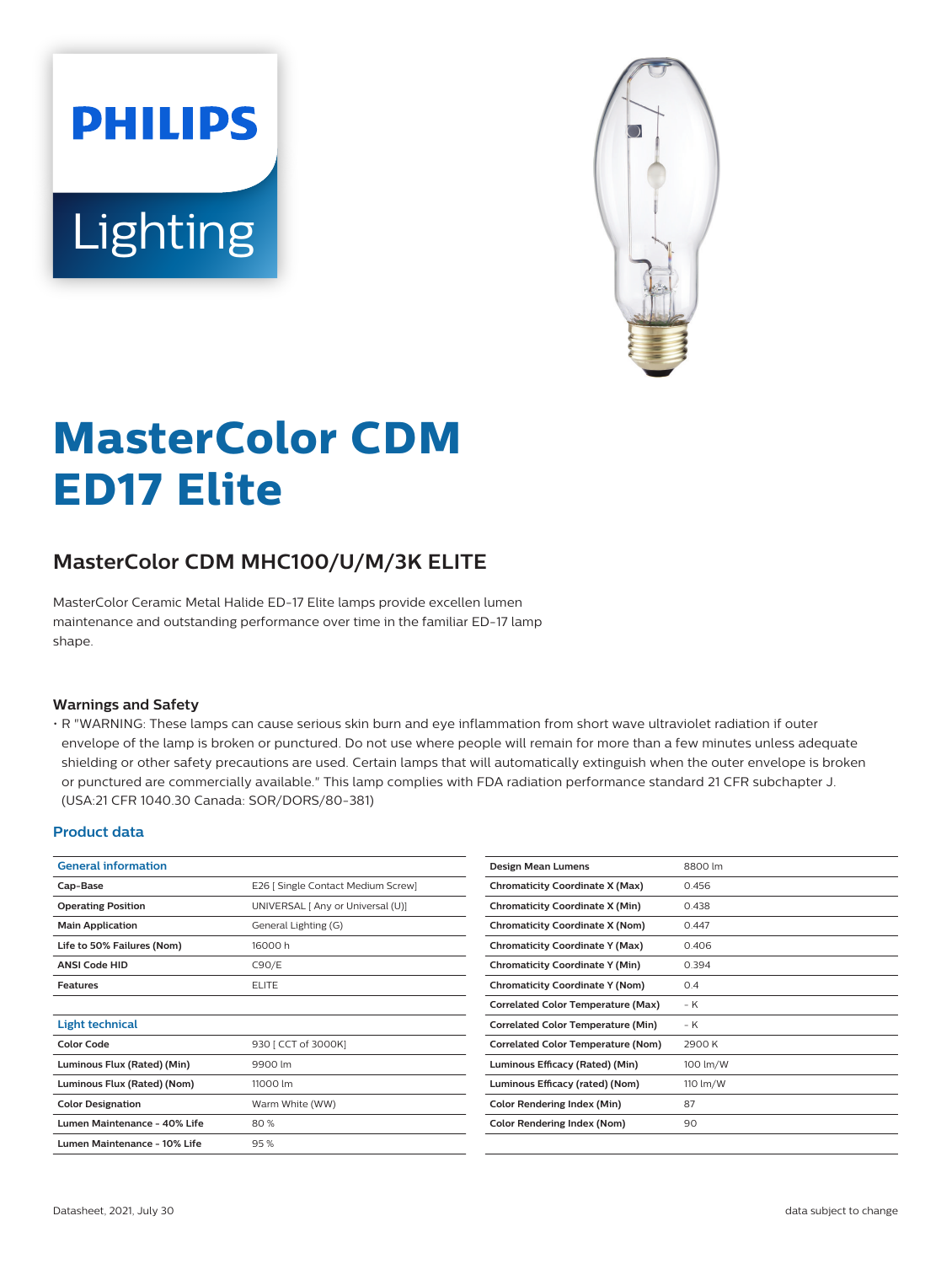## **MasterColor CDM ED17 Elite**

| <b>Operating and electrical</b> |                 |
|---------------------------------|-----------------|
| Power (Nom)                     | 100.4 W         |
| Lamp Current (Nom)              | 1.1A            |
| Ignition Supply Voltage (Min)   | 235 V           |
| Re-Ignition Time (Min) (Max)    | 6 min           |
| Ignition Time (Max)             | 30 <sub>s</sub> |
| Voltage (Max)                   | 110 V           |
| Voltage (Min)                   | 90 V            |
| Voltage (Nom)                   | 100 V           |
|                                 |                 |

| Pet (Niosh) (Nom)                    | 433 h/500lx                         |  |
|--------------------------------------|-------------------------------------|--|
| Damage Factor D/fc (Nom)             | 0.22                                |  |
|                                      |                                     |  |
| Luminaire design requirements        |                                     |  |
| <b>Bulb Temperature (Max)</b>        | 400 °C                              |  |
| Cap-Base Temperature (Max)           | 190 °C                              |  |
|                                      |                                     |  |
| <b>Product data</b>                  |                                     |  |
| Order product name                   | MasterColor CDM MHC100/U/M/3K ELITE |  |
| <b>EAN/UPC - Product</b>             | 046677419516                        |  |
| Order code                           | 928601173502                        |  |
| <b>Numerator - Quantity Per Pack</b> | 1                                   |  |
| Numerator - Packs per outer box      | 12                                  |  |
| Material Nr. (12NC)                  | 928601173502                        |  |
| Net Weight (Piece)                   | $0.001$ kg                          |  |

**UV**

### **Mechanical and housing Bulb Finish** Clear

|                             | ------       |
|-----------------------------|--------------|
| <b>Cap-Base Information</b> | Brass Cap    |
| <b>Bulb Material</b>        | Hard Glass   |
| <b>Bulb Shape</b>           | <b>BD-17</b> |
|                             |              |

#### **Approval and application**

**Picogram Per Lumen Hour** 88.8 pg/lm.h **Mercury (Hg) Content (Max)** 12.5 mg

| Dimensional drawing |  |
|---------------------|--|
|---------------------|--|



| Product                             |                   | $C$ (max) |
|-------------------------------------|-------------------|-----------|
| MasterColor CDM MHC100/U/M/3K ELITE | 2.125 in 5.438 in |           |
|                                     |                   |           |

## **Lifetime**